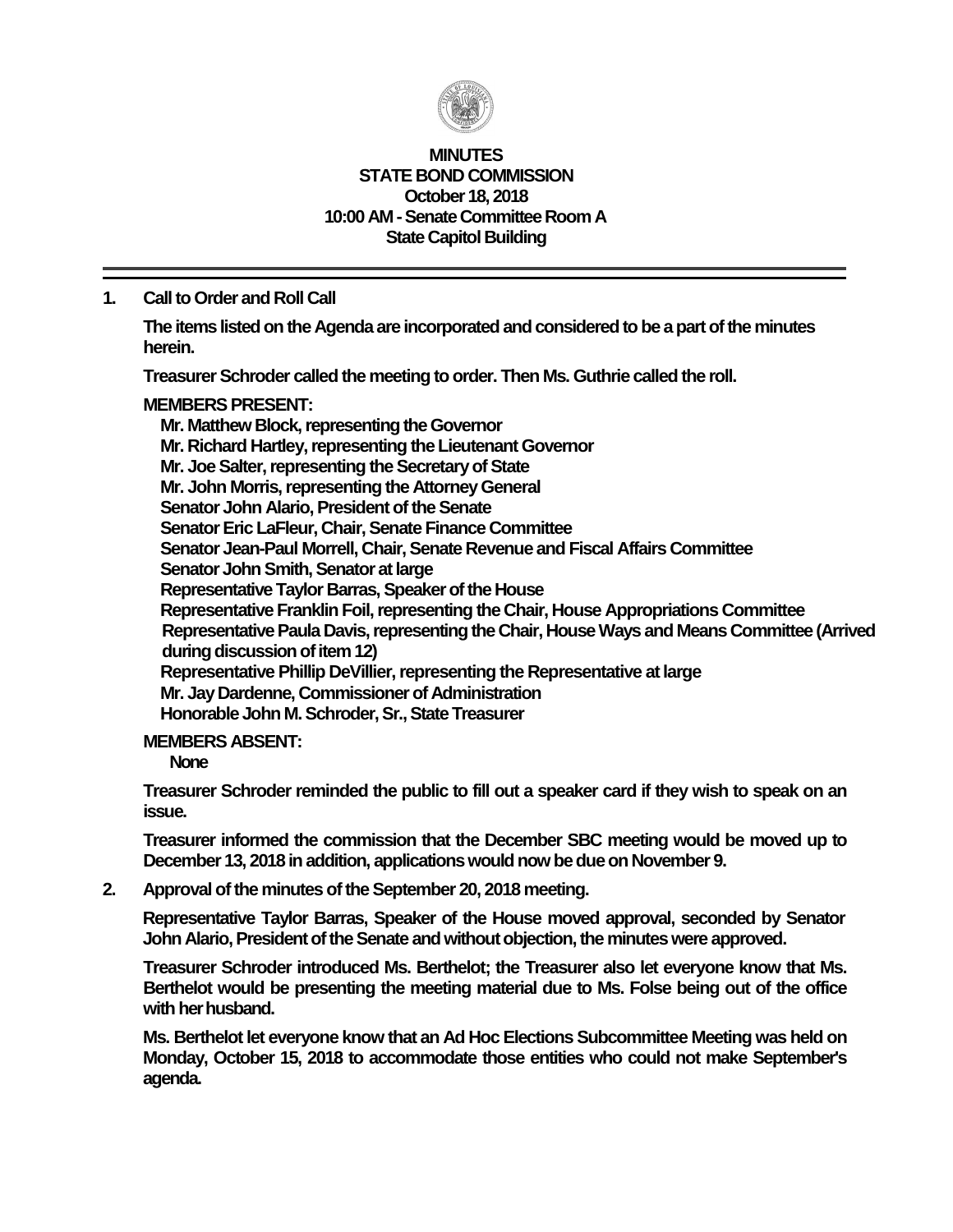## **Local Governmental Units -Elections (March 30, 2019)**

#### **Ms. Berthelot provided a synopsis on Items 3 through 6.**

**3. L18-339 - Cameron Parish, Lower Cameron Ambulance Service District** 25.28 mills tax, 10 years, 2019-2028, providing and maintaining ambulance services.

**Representative Taylor Barras, Speaker of the House moved approval, seconded by Senator John Alario, President of the Senate and without objection, the item was approved.**

### **4. L18-337 - Cameron Parish Police Jury, Fire Protection District No. 1** 8.0 mills tax, 10 years, 2019-2028, operating and maintaining fire protection facilities and equipment.

**Representative Taylor Barras, Speaker of the House moved approval, seconded by Senator John Alario, President of the Senate and without objection, the item was approved.**

#### **5. L18-338 - Cameron Parish Police Jury, Fire Protection District No. 16**

11.32 mills tax, 10 years, 2021-2030, **(1)** operating and maintaining fire protection facilities and **(2)** paying cost of obtaining water for fire protection purposes, including fire hydrant rentals and service.

**Representative Taylor Barras, Speaker of the House moved approval, seconded by Senator John Alario, President of the Senate and without objection, the item was approved.**

**6. L18-389 -East Baton Rouge Parish, Greenwood Crime Prevention and Improvement District** \$125 annual parcel fee, 10 years, 2020-2029, **(1)** aid in crime prevention by providing security and **(2)** funding beautification and improvements for the overall betterment.

**Representative Taylor Barras, Speaker of the House moved approval, seconded by Senator John Alario, President of the Senate and without objection, the item was approved.**

## **Local Political Subdivisions -Loans**

## **7. L18-384 -Orleans Parish School Board**

Not exceeding \$20,000,000 Revenue Anticipation Notes, Series 2018, not exceeding 6%, mature no later than June 30, 2019, current expenses.

**Ms. Berthelot provided a synopsis. Representative Taylor Barras, Speaker of the House moved approval, seconded by Senator John Alario, President of the Senate and without objection, the item was approved.**

## **Local Political Subdivisions - Bonds -Final Approval**

## **8. L18-315 - Bossier Parish, City of Bossier City (LDH Program)**

Not exceeding \$8,000,000 Taxable Water Revenue Bonds, Series 2019, not exceeding 3%, not exceeding 22 years, establish, acquire, construct, improve, extend and maintain additions to its existing waterworks system, including treatment facilities, with all necessary equipment and installations.

**Ms. Berthelot provided a synopsis. Representative Taylor Barras, Speaker of the House moved approval, seconded by Senator John Alario, President of the Senate and without objection, the item was approved.**

## **9. L18-376 -East Baton Rouge Parish, St. George Fire Protection District No. 2**

Not exceeding \$18,000,000, Revenue Bonds, Series 2018, not exceeding 4.5%, mature no later than December 31, 2034, **(1)** construction and equipping of a fire station, a special service building, a training facility and a communications center on Airline Highway and **(2)** construction and equipping of a fire station on Bluebonnet Boulevard, including the site work.

**Ms. Berthelot provided a synopsis. Representative Taylor Barras, Speaker of the House moved approval, seconded by Senator John Alario, President of the Senate and without objection, the item was approved.**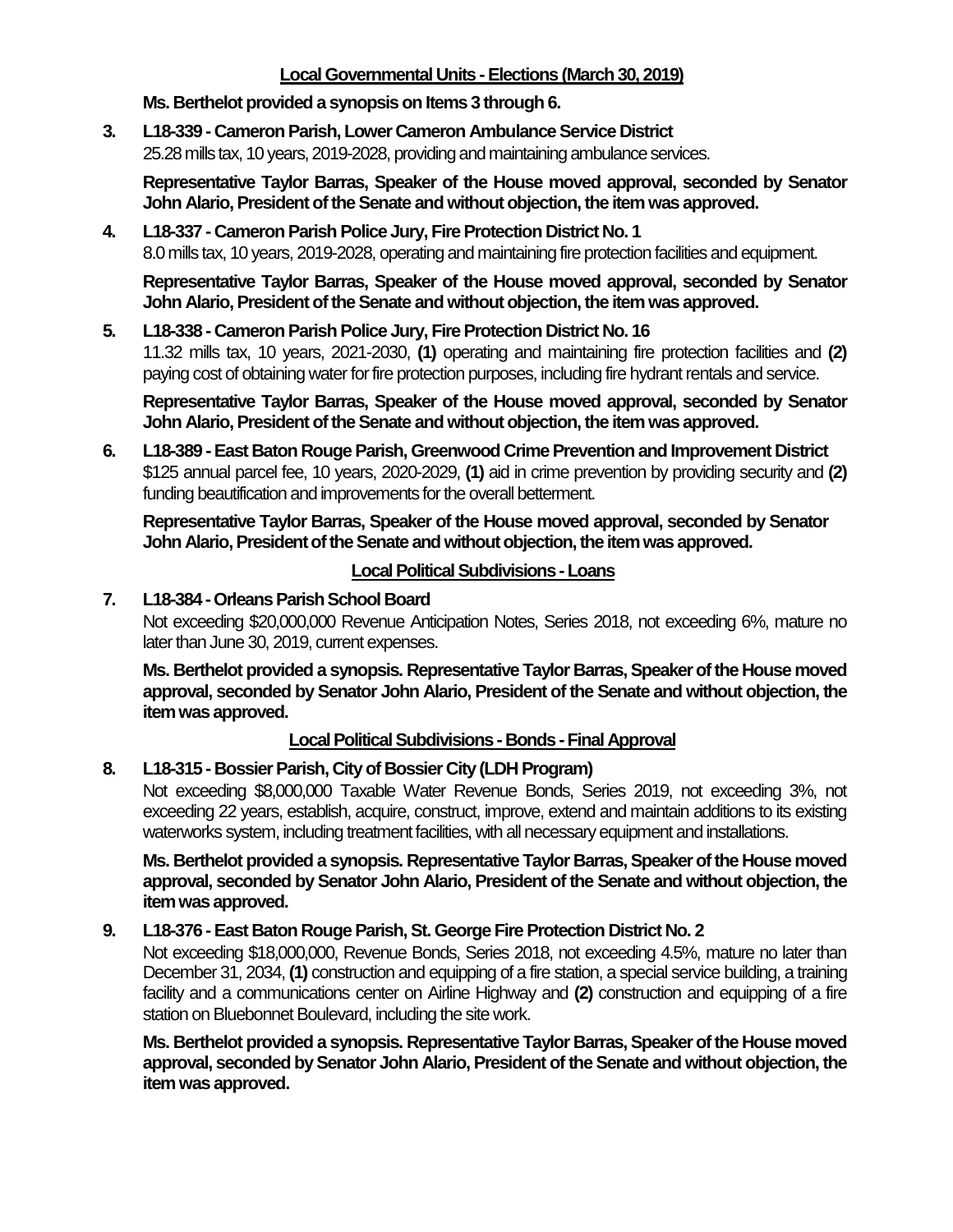#### **10. L18-383 - Lafayette Parish, City of Youngsville**

Not exceeding \$7,000,000 Sales Tax Bonds, not exceeding 6%, not exceeding 25 years, **(1)** constructing, improving, equipping and furnishing a municipal complex, including additions to existing facilities and properties, **(2)**making other capital improvements and **(3)**funding a reserve, if required.

**Ms. Berthelot provided a synopsis. Representative Taylor Barras, Speaker of the House moved for conditional approval contingent upon adoption and verification of the certified resolution adopted by the City of Youngsville authorizing the incurrence of the debt, which is scheduled to be adopted on November 8, 2018. The motion was seconded by Senator John Alario, President of the Senate and without objection, the item was conditionally approved.**

#### **11. L18-385 -Ouachita Parish, City of West Monroe**

Not exceeding \$11,245,000 Sales Tax Bonds, in one or more series, not exceeding 6%, not exceeding 20 years, **(1)** approximately \$2,580,000 Refunding Bonds, refunding Sales Tax Bonds, Series 2007 and **(2)** approximately \$8,665,000 Revenue Bonds, capital improvements.

**Ms. Berthelot provided a synopsis. Representative Taylor Barras, Speaker of the House moved approval, seconded by Senator John Alario, President of the Senate and without objection, the item was approved.**

#### **12. L18-387 - Rapides Parish, Sewerage District No. 2 (DEQ Project)**

Not exceeding \$2,485,000 Taxable Sewer Revenue Bonds or other evidences of indebtedness, in one or more series, not exceeding 0.95%, not exceeding 22 years, constructing, acquiring, equipping, extending and/or improving the wastewater collection, treatment and disposal system.

**Ms. Berthelot provided a synopsis. Representative Taylor Barras, Speaker of the House moved approval, seconded by Senator John Alario, President of the Senate and without objection, the item was approved.**

#### **13. L18-382 -St. James Parish, Hospital Service District No. 1**

Not exceeding \$8,000,000 Hospital Revenue Bonds, in one or more series, not exceeding 6%, not exceeding 30 years, **(1)** constructing and improving hospital facilities including renovating, equipping and furnishing said facilities whether new or existing and **(2)**funding a reserve fund, if required.

**Ms. Berthelot provided a synopsis. Representative Taylor Barras, Speaker of the House moved approval, seconded by Senator John Alario, President of the Senate and without objection, the item was approved.**

#### **14. L18-386 -St. Tammany Parish, Hospital Service District No. 2**

Not exceeding \$9,200,000 General Obligation Refunding Bonds, in one or more series, not exceeding 4%, mature no later than March 1, 2029, refunding all or a portion of General Obligation Bonds, Series 2009.

**Ms. Berthelot provided a synopsis. Representative Taylor Barras, Speaker of the House moved approval, seconded by Senator John Alario, President of the Senate and without objection, the item was approved.**

#### **15. L17-410A -Vermilion Parish, Village of Maurice**

**(1)** Not exceeding \$2,762,000 Water Revenue Bonds, not exceeding 3.25%, not exceeding 40 years, constructing and acquiring improvements, extensions and replacements to the waterworks system, including appurtenant equipment, fixtures and accessories; **(2)** Not exceeding \$2,762,000 Taxable Bond Anticipation Notes, not exceeding 2.45%, not exceeding 2 years, interim financing.

**Ms. Berthelot provided a synopsis. Representative Taylor Barras, Speaker of the House moved approval, seconded by Senator John Alario, President of the Senate and without objection, the item was approved.**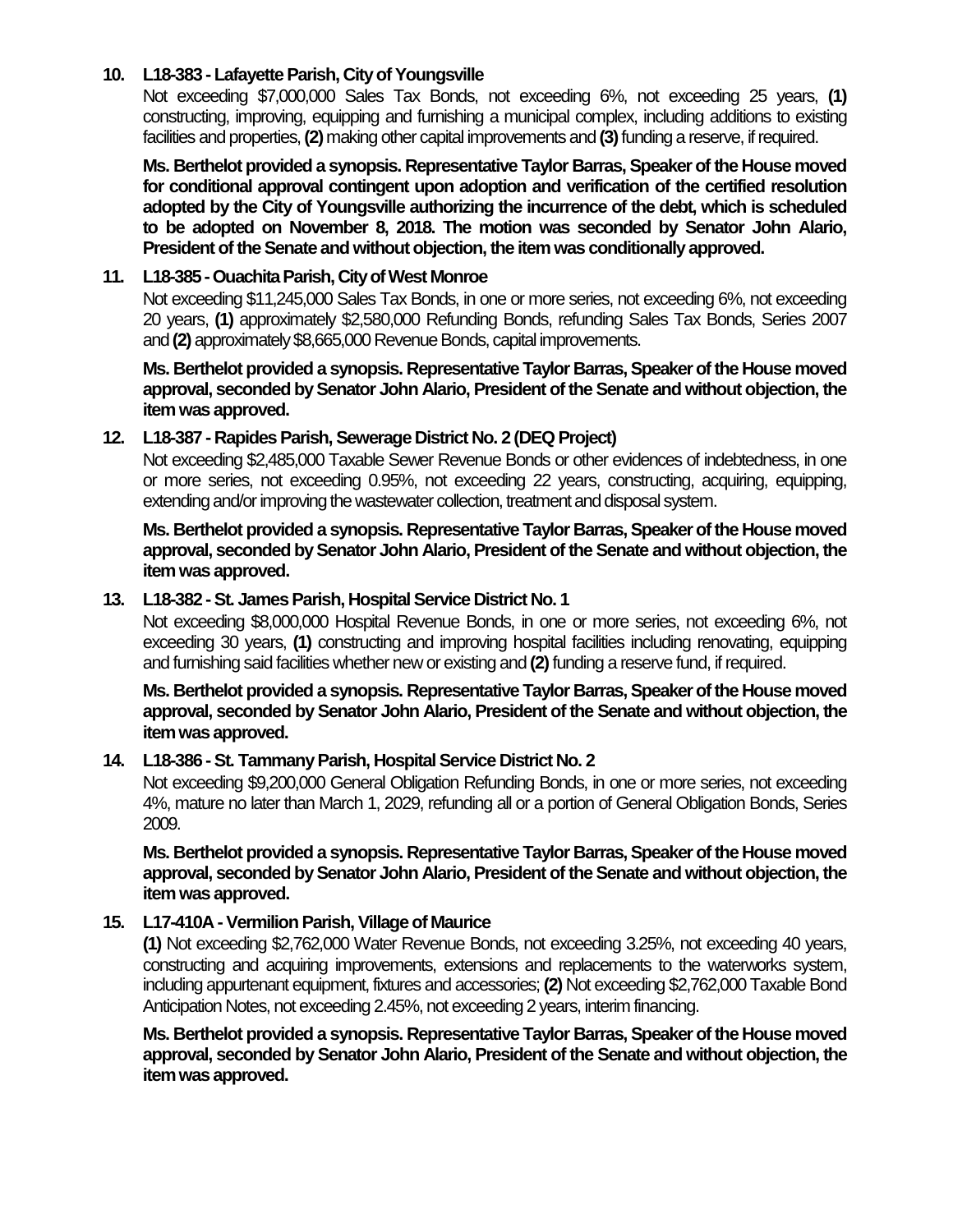#### **Colleges and Universities**

## **16. S18-029 - Board of Supervisors of Louisiana State University and Agricultural and Mechanical College**

Approval of a Facilities Lease Agreement between the Board of Supervisors of Louisiana State University and Agricultural and Mechanical College and Bengal Village LLC providing for the lease of a student housing facility known as Bengal Village located on the campus of LSU-Eunice.

**Ms. Berthelot provided a synopsis. Representative Taylor Barras, Speaker of the House moved approval, seconded by Senator John Alario, President of the Senate and without objection, the item was approved.**

#### **State Agencies, Boards and Commissions**

#### **17. S18-027 -Louisiana Housing Corporation (Progress Park Project)**

Not exceeding \$3,500,000 Multifamily Housing Revenue Bonds (Volume Cap), in one or more series, not exceeding 12%, not exceeding 40 years, acquisition, construction, rehabilitation and equipping of a 48-unit multifamily housing facility in Baton Rouge.

**Ms. Berthelot provided a synopsis. Representative Taylor Barras, Speaker of the House moved approval, seconded by Senator John Alario, President of the Senate and without objection, the item was approved.**

## **Political Subdivisions - Bonds**

#### **18. S18-030 - Louisiana Community Development Authority (City of Walker-City Hall Project)**

Not exceeding \$10,000,000 Revenue Bonds, in one or more series, not exceeding 6%, not exceeding 30 years, **(1)** acquisition, construction, equipping and furnishing of a building to serve as City Hall and **(2)** funding a reserve fund or purchasing a surety bond, if required.

**Ms. Berthelot provided a synopsis. Representative Taylor Barras, Speaker of the House moved approval, seconded by Senator John Alario, President of the Senate and without objection, the item was approved.**

**19. S18-031 - Louisiana Community Development Authority (Terrebonne Parish GOMESA Project)**

Not exceeding \$20,000,000 Revenue Bonds, not exceeding 7%, not exceeding 21 years, **(1)** additions, acquisitions, repairs and/or expansions needed for coastal restoration, protection and for other activities and endeavors permitted under the provisions of GOMESA and **(2)**funding a debt service reserve fund.

**Ms. Berthelot provided a synopsis. Treasurer Schroder advised that Senator Eric LaFleur, Chair, Senate Finance Committee requested to be recused from this item. Representative Taylor Barras, Speaker of the House moved approval, seconded by Senator John Alario, President of the Senate and without objection, the item was approved.**

## **Public Trust - Final Approval**

# **20. S18-016A - Louisiana Public Facilities Authority (Young Audiences Charter School Project)**

Not exceeding \$27,000,000 Revenue Bonds, in one or more series, taxable and/or tax-exempt, not exceeding 8%, not exceeding 38 years, **(1)** acquisition, construction, renovation and equipping of a kindergarten through twelfth grade, tuition free, public charter school in Gretna, including the acquisition of land, **(2)** paying capitalized interest and **(3)**funding a reserve fund.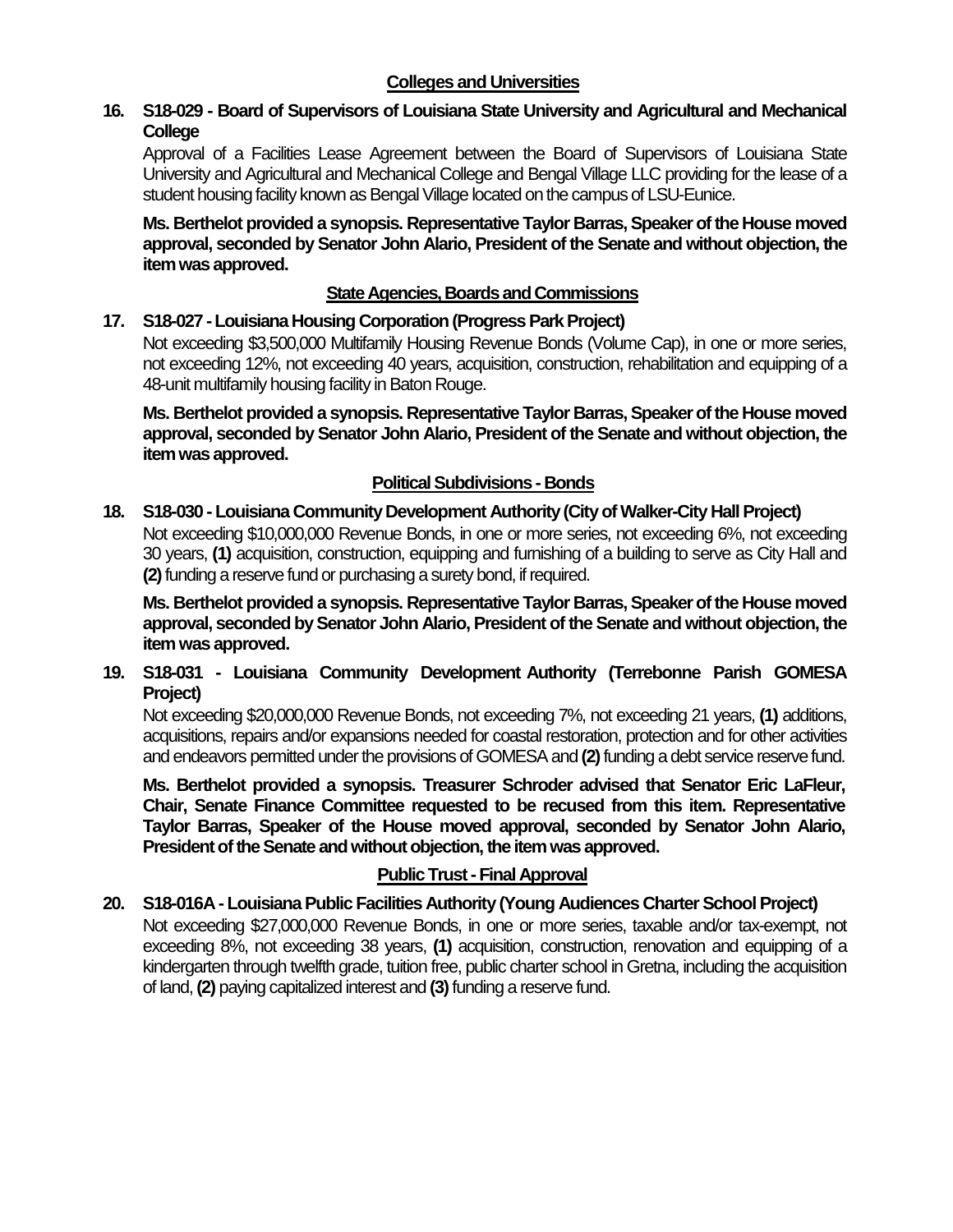**Ms. Berthelot provided a synopsis. Additional information was provided by Meredith Hathorn, Bond Counsel, Foley & Judell, LLP; Olden C. Toups, Jr., Attorney, Jefferson Parish School Board; Jennifer Ansardi, Legislative Liaison, Jefferson Parish School Board; William Sizeler, AIA, Principle, Sizeler Thompson Brown Architects. After a brief discussion, Senator Jean-Paul Morrell, Chair, Senate Revenue and Fiscal Committee moved approval, seconded by Honorable John M. Schroder, Sr., State Treasurer and without objection, the item was approved.**

### **21. S18-028 - Capital Area Finance Authority (La Playa Apartments Project)**

Not exceeding \$11,500,000 Multifamily Housing Revenue Bonds, (Volume Cap), in one or more series, not exceeding 12%, not exceeding 40 years, **(1)** acquisition, construction, rehabilitation and equipping of a 140-unit multifamily housing development located in Baton Rouge, **(2)** funding a deposit to a debt service reserve fund, if necessary and **(3)**funding capitalized interest, if necessary. **Withdrawn At Meeting**

#### **Ratifications and or Amendments to Prior Approvals**

**Ms. Berthelot provided a synopsis on Items 22 through 27.**

#### **22. L17-416A -St. Tammany Parish, Hospital Service District No. 1**

Amendment of a prior approval granted on December 14, 2017, to reflect change in cost of issuance and professionals.

**Representative Taylor Barras, Speaker of the House moved approval, seconded by Senator John Alario, President of the Senate and without objection, the item was approved.**

#### **23. L18-201A - Livingston Parish, Sewer District**

Amendment of a prior approval granted on June 21, 2018, to reflect change in cost of issuance.

**Representative Taylor Barras, Speaker of the House moved approval, seconded by Senator John Alario, President of the Senate and without objection, the item was approved.**

#### **24. L18-290A -East Baton Rouge Parish, St. George Fire Protection District No. 2** Amendment of a prior approval granted on September 20, 2018, to provide approval for change in terms.

**Representative Taylor Barras, Speaker of the House moved approval, seconded by Senator John Alario, President of the Senate and without objection, the item was approved.**

#### **25. S16-038A - Louisiana Housing Corporation (Brook Pointe Apartments Project)** Amendment of a prior approval granted on October 20, 2016, to reflect change in cost of issuance and professionals.

**Representative Taylor Barras, Speaker of the House moved approval, seconded by Senator John Alario, President of the Senate and without objection, the item was approved.**

## **26. S17-054A - Louisiana Public Facilities Authority (CHRISTUS Health Project)** Amendment of a prior approval granted on December 14, 2017, to reflect change in cost of issuance and professionals.

**Representative Taylor Barras, Speaker of the House moved approval, seconded by Senator John Alario, President of the Senate and without objection, the item was approved.**

#### **27. S18-020A - Louisiana Public Facilities Authority (CommCare Corporation Project)** Amendment of a prior approval granted on August 16, 2018, to reflect change in cost of issuance.

**Representative Taylor Barras, Speaker of the House moved approval, seconded by Senator John Alario, President of the Senate and without objection, the item was approved.**